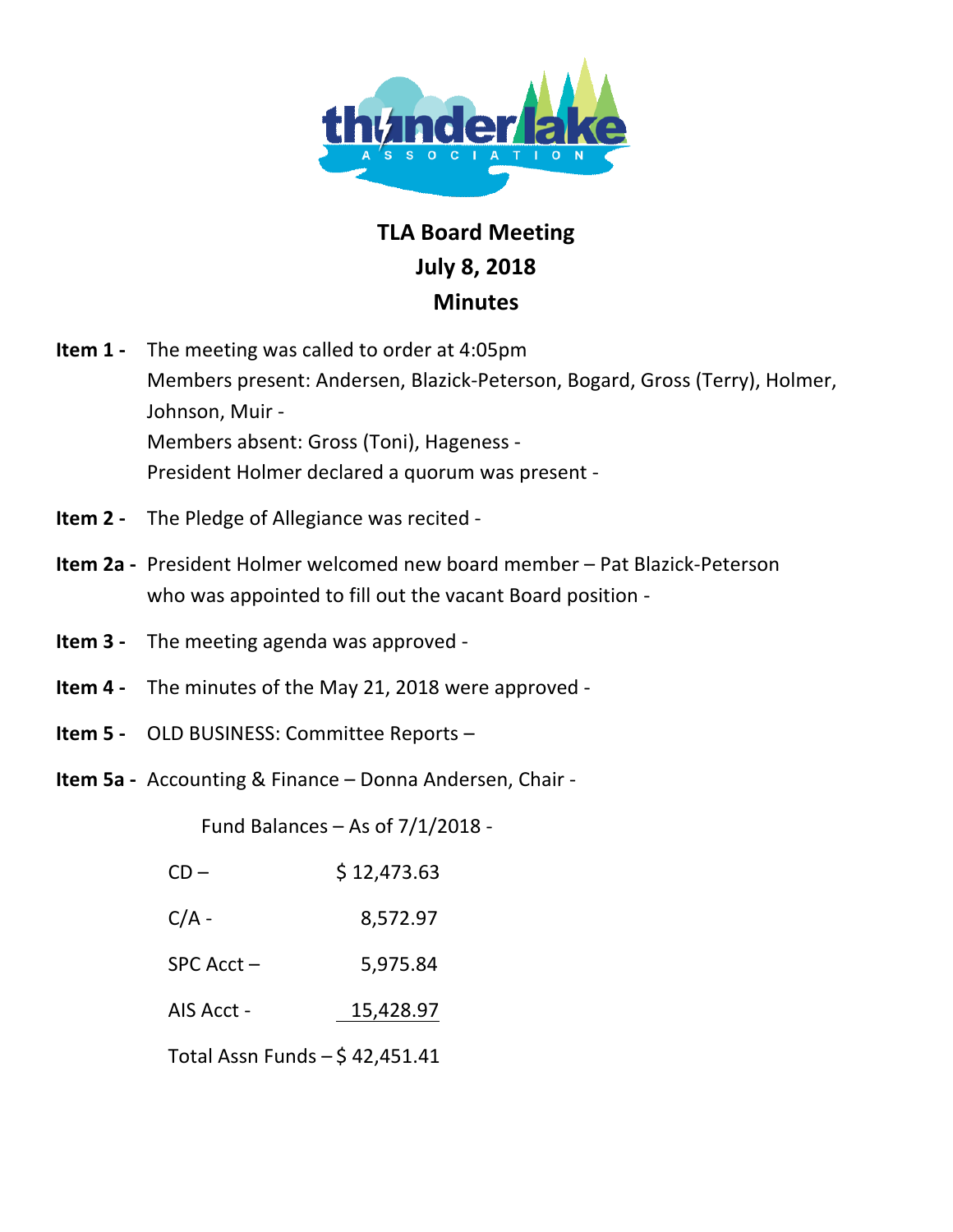**Item 5b** - Membership – Kay Johnson, Chair -

TLA Membership – 264 Individual Members representing 236 units – 68% of total units

SPC Membership  $-$  140 Individual Members

Number of AIS Contributions – 70 - ranging in size from \$5 to \$200

Kay indicated she intended to send follow ups to those members (31) who were paid up in 2017 who have not renewed yet in 2018 -

She will send a post card mailing to all Thunder Lake property owners announcing the annual

meeting on August  $4$  – John will send an email to the TLA email distribution list on July 8 providing the official announcement -

- **Item 5c** Preservation/AIS/Communications/Education John Bogard, Chair -The Board discussed the desirability of inviting a speaker to the TLA annual meeting on August 4 and accepted an offer by Bob Muir to present his water quality power point presentation again. Also, Mark Hageness will report on the 2018 Boat Parade and the new TLA website and Facebook page.
- **Item 5d Sportsmen's Club Terry Gross, Chair -**Terry reported the new mower for the range is performing very well. Plans are in place to upgrade the parking area with crushed concrete -
- **Item 5e** Water Quality Committee Bob Muir, Chair Bob discussed a modification to the day and time of taking the clarity depth reading to mid-day on days when the lake is calm $-$
- Item 5f Social Committee Toni Gross, Chair In Toni's absence, Terry discussed the decision to postpone the picnic and boat parade from Wednesday July  $4<sup>th</sup>$  to Thursday July  $5<sup>th</sup>$  – There were fewer participants in the picnic but still a good turnout – Unfortunately, the 24 hour delay caused most boat decorations to 'wilt' so there were only 3 participants in the parade – Hopefully, next year the weather will cooperate so both the picnic and boat parade can be held on the  $4<sup>th</sup>$ !!